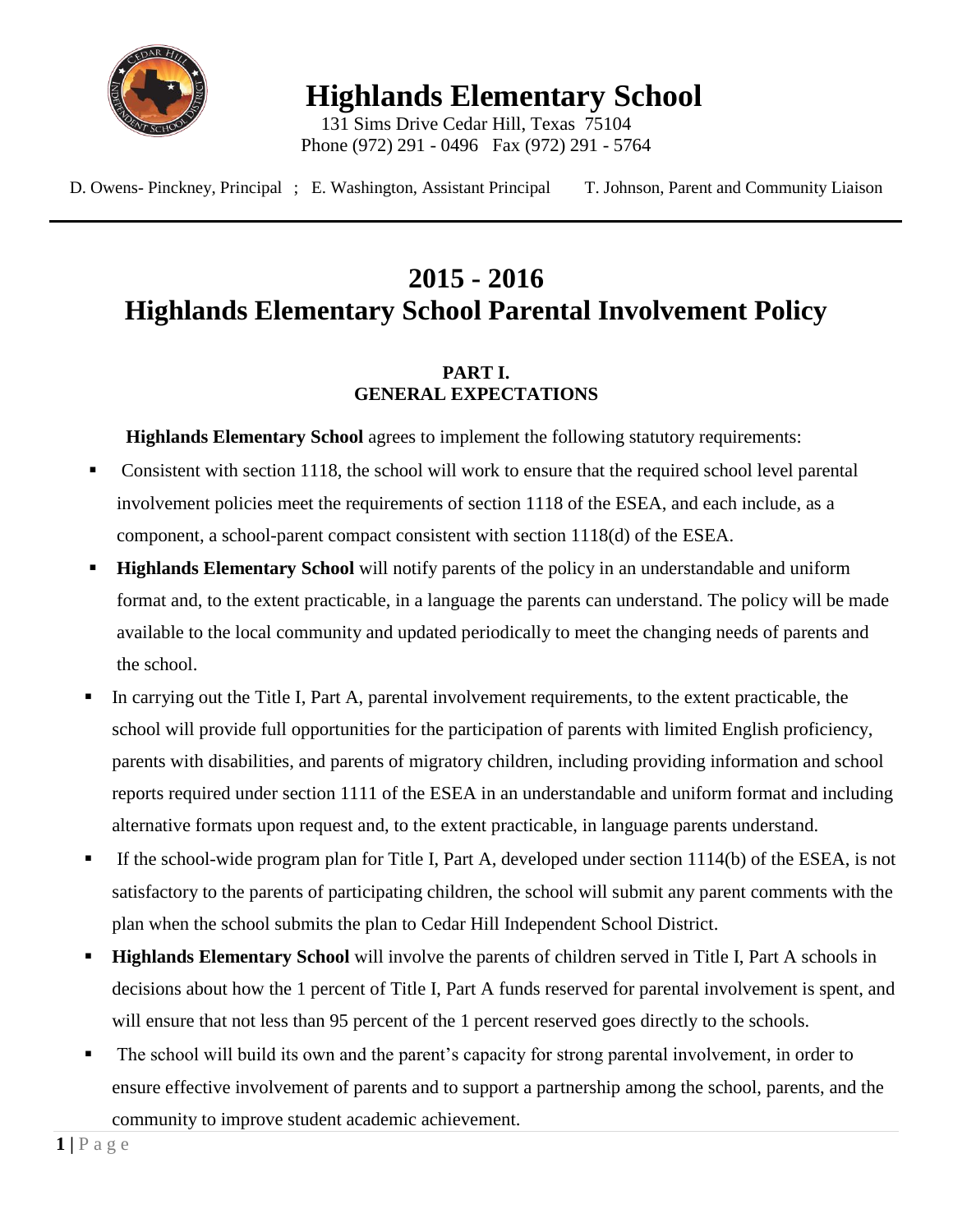- **Highlands Elementary School** will provide other reasonable support for parental involvement activities under section 1118 of the ESEA as the parents may request.
- The school will be governed by the following statutory definition of parental involvement, and will carry out programs, activities, and procedures in accordance with the following definition:

*Parental involvement means the participation of parents in regular, two-way, and meaningful communication involving student academic learning and other school activities, including ensuring—*

*(A) parents play a vital role in supporting their child's learning;*

*(B) parents are encouraged to be actively involved in their child's education at school;*

*(C) parents are partners in their child's education and are included, as appropriate, in decision-making and on advisory committees to assist in the education of their child;*

*(D carrying out of other activities, such as those described in section 1118 of the ESEA.*

# **PART II.**

# **DESCRIPTION OF HOW Highlands Elementary SCHOOL WILL IMPLEMENT THE REQUIRMENTS**

1. **Highlands Elementary School will** take the following actions to **involve parents in the joint development** of its school parental involvement plan:

- *Annual Title 1 Meeting*
- *Hold Meetings for Parent Input*
- *Provide Communication via Campus Website Email, Phone, and Flyer about Meeting*

2. **Highlands Elementary School** will take the following actions to **involve parents in the process** of **school review and improvement** under section 1116 of the ESEA:

*Invite and Encourage 2 Parents per grade level to Serve on Site Based Decision Making*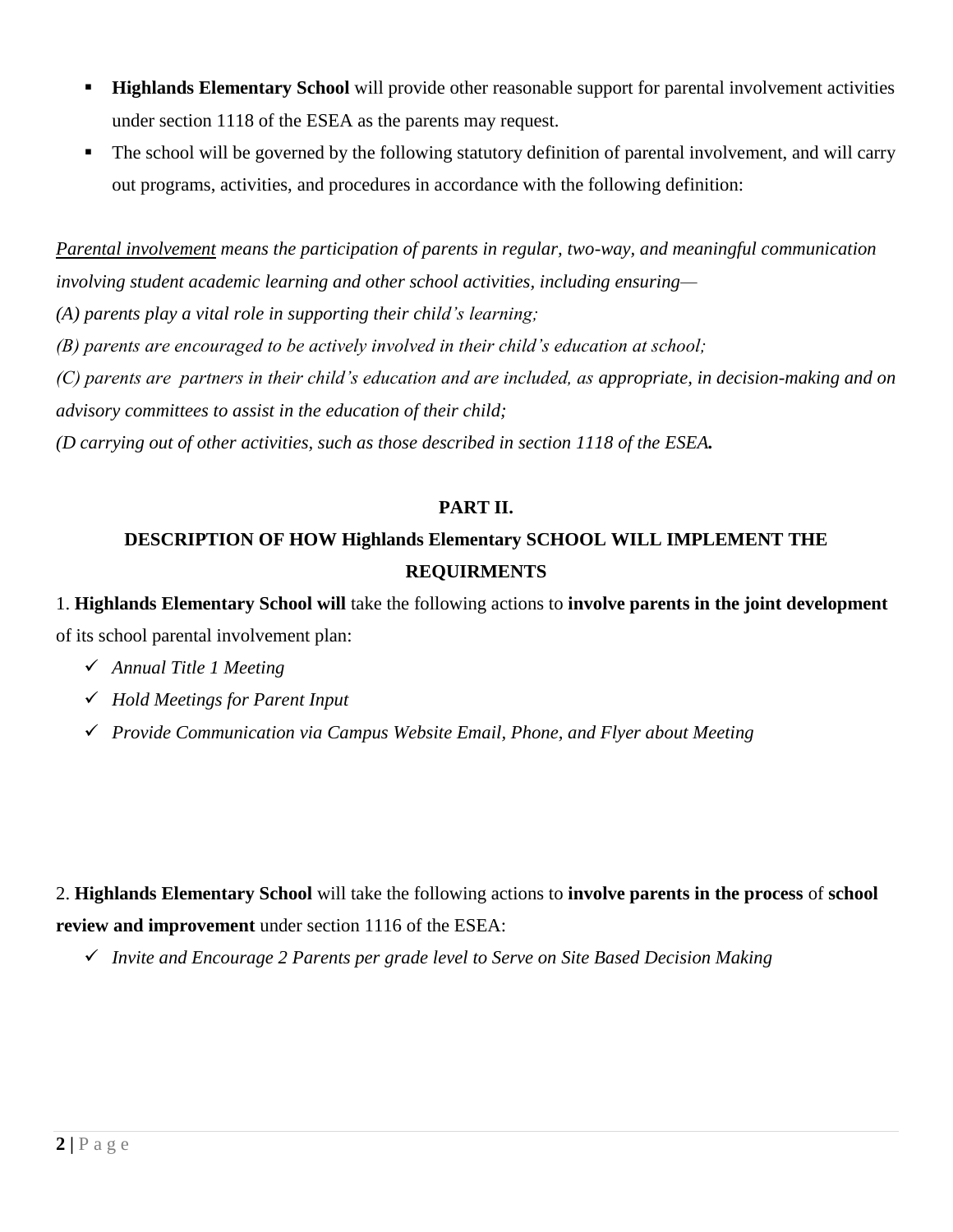3. **Highlands Elementary School will hold an annual meeting** to inform parents of the school's participation in Title I, Part A programs, and to explain the Title I, Part A requirements and the right of parents to be involved in Title I, Part A programs. **Highlands Elementary School** will convene the meeting at a convenient time and will offer a **flexible number** parental involvement meetings, such as in the morning or evening, so that as many parents as possible are able to attend. The school will **encourage them to attend**, by:

*Posting the meeting invitation to the campus website* 

4. **Highlands Elementary School** will **provide parents information** in a **timely manner** about Title I, Part A **programs** that includes a **description and explanation of the school's curriculum**, the **forms of academic assessment** used to measure children's progress, and the **proficiency levels** students are expected to meet by:

*Parent Conferences*

5. **Highlands Elementary School** will at **the request of parents**, provide **opportunities for regular meetings for parents** to **formulate suggestions** and to participate, **as appropriate**, in decisions about the education of their children. The school will **respond to any such suggestions** as soon as practicably possible by:

*Site Based Decision Making Team Meetings*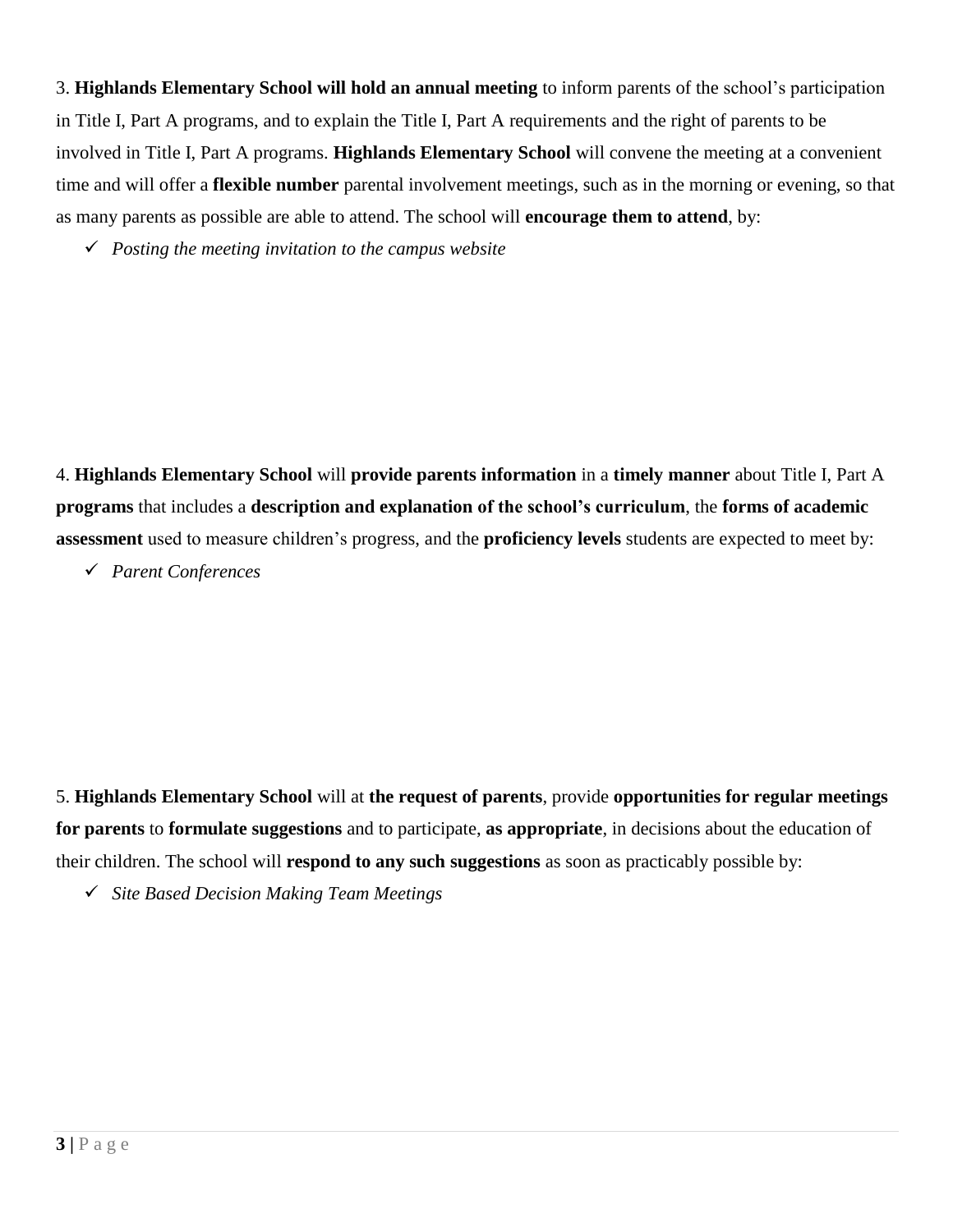6. **Highlands Elementary School** will take the following actions to provide each parent **timely notice** when **their child** has been assigned or **has been taught for four (4) or more consecutive weeks by a teacher who is not highly qualified** within the meaning of the term in section 200.56 of the Title I Final Regulations (67 Fed. Reg. 71710, December 2, 2002) by:

- *Formal Letter*
- *Parent Conferences as needed*
- *Annual Title 1 Meeting*

7. **Highlands Elementary School** will **provide assistance** to parents, as appropriate, in understanding topics such as the **State's** academic **content standards** and **student academic achievement standards**, **State and local academic assessments**, **how to monitor** a child's **progress**, and **how to work with educators** to improve the achievement of their children. PL 107-110 Section 1118(e) (1) by:

*Parent Seminars*

8. **Highlands Elementary School** will **provide materials** and **training** to help **parents work with** their **children** to **improve** their children's **academic achievement**, such as literacy training and using technology, as appropriate, to foster parental involvement, by:

- *Parent Information Sessions*
- *Out of the box activities*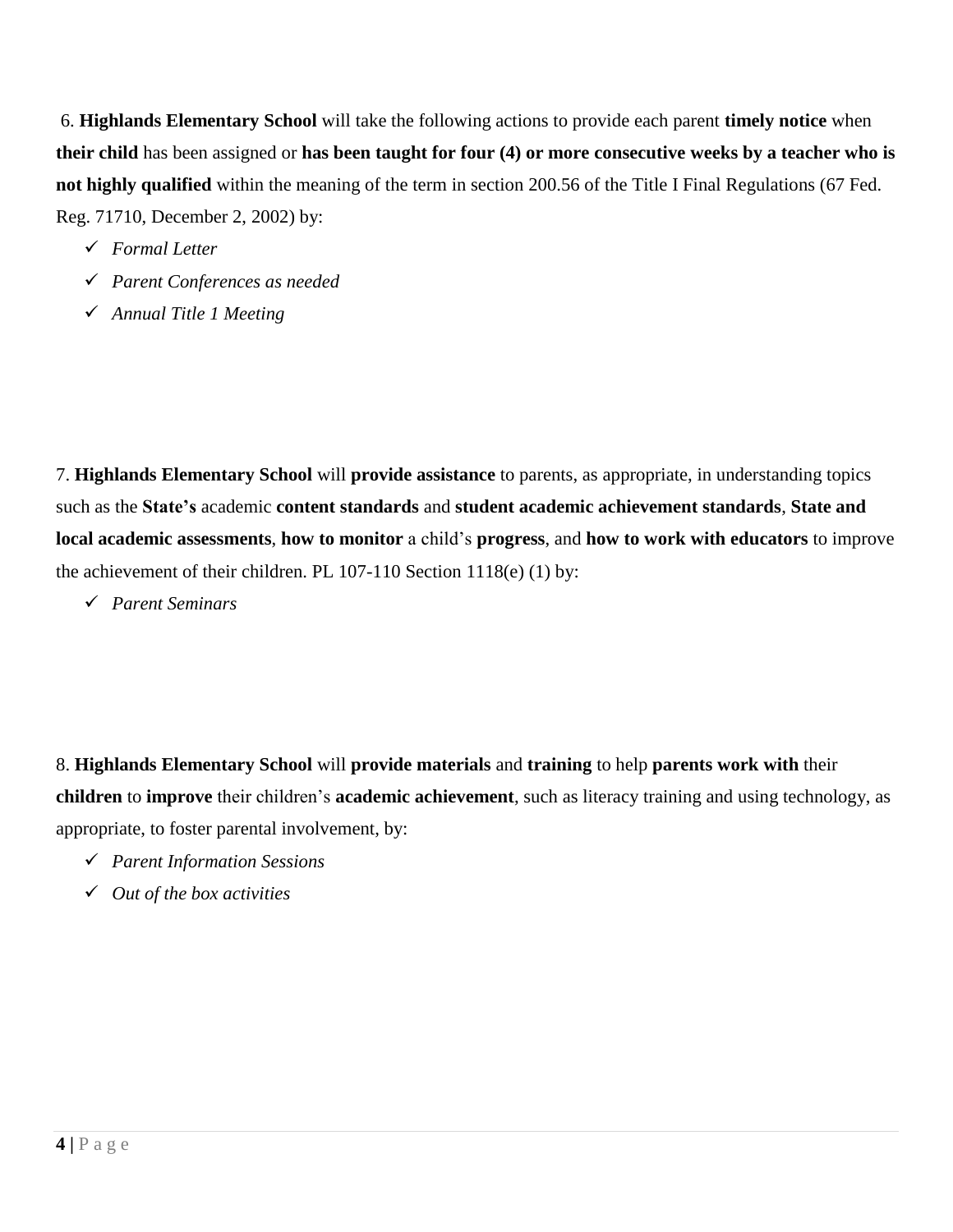9. **Highlands Elementary School** will, **with the assistance of its parents**, **educate** its **teachers, pupil services personnel, principals** and **other staff** in how to **reach out to**, **communicate with**, and **work with parents as equal partners** in the value and utility of contributions of parents, and in how to implement and coordinate parent programs and **build ties** between parents and schools, by:

- *Parenting Seminar- How to Communicate with Educators*
- *Practical Parent Education curriculum*

10. **Highlands Elementary School** will, to the **extent feasible and appropriate**, **coordinate and integrate** parental involvement programs and activities with **Head Start** and **other public preschool programs**, and conduct other programs such as **parent resource centers** that encourage and support parents in more fully participating in the education of their children, by:

*Offering Pre-Kindergarten 4 class to parents who qualify*

11. **Highlands Elementary School** will take the following actions to **ensure** that **information** related to the **school and parent-programs, meetings, and other activities** is sent to parents of participating children in an **understandable** and uniform format, **including alternative formats upon request**, and, to the extent practicable, **in a language** the parents can understand including by not limited to:

*Dual Language Notifications*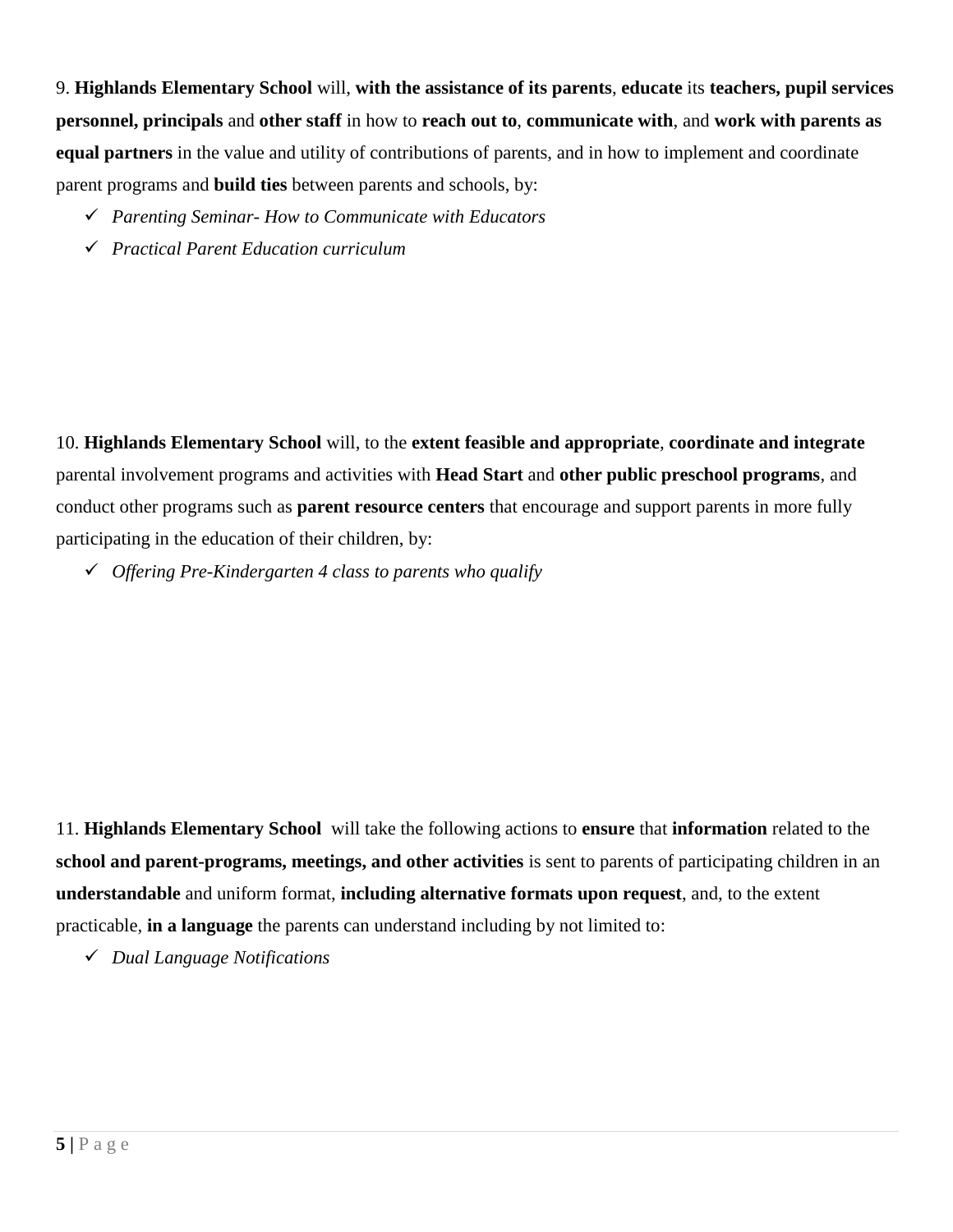#### **PART III.**

# **DISCRETIONARY SCHOOL PARENTAL INVOLVEMENT POLICY**

NOTE: The School Parental Involvement Policy may include additional paragraphs listing and describing other **discretionary activities** that the school district, **in consultation with its parents**, chooses to undertake to **build parents' capacity** for involvement in the school and school system to support their children's academic achievement, such as the following discretionary activities listed under section 1118(e) of the ESEA:

- **involving parents in the development of training for teachers, principals, and other educators to improve** the effectiveness of that training;
- **•** providing necessary literacy training for parents from Title I, Part A funds, if the school district has exhausted all other reasonably available sources of funding for that training;
- paying reasonable and necessary expenses associated with parental involvement activities, including transportation and child care costs, to enable parents to participate in school-related meetings and training sessions;
- training parents to enhance the involvement of other parents;
- adapting and implementing model approaches to improving parental involvement;
- encouraging appropriate roles for community-based organizations and businesses, including faith-based organizations, in parental involvement activities.